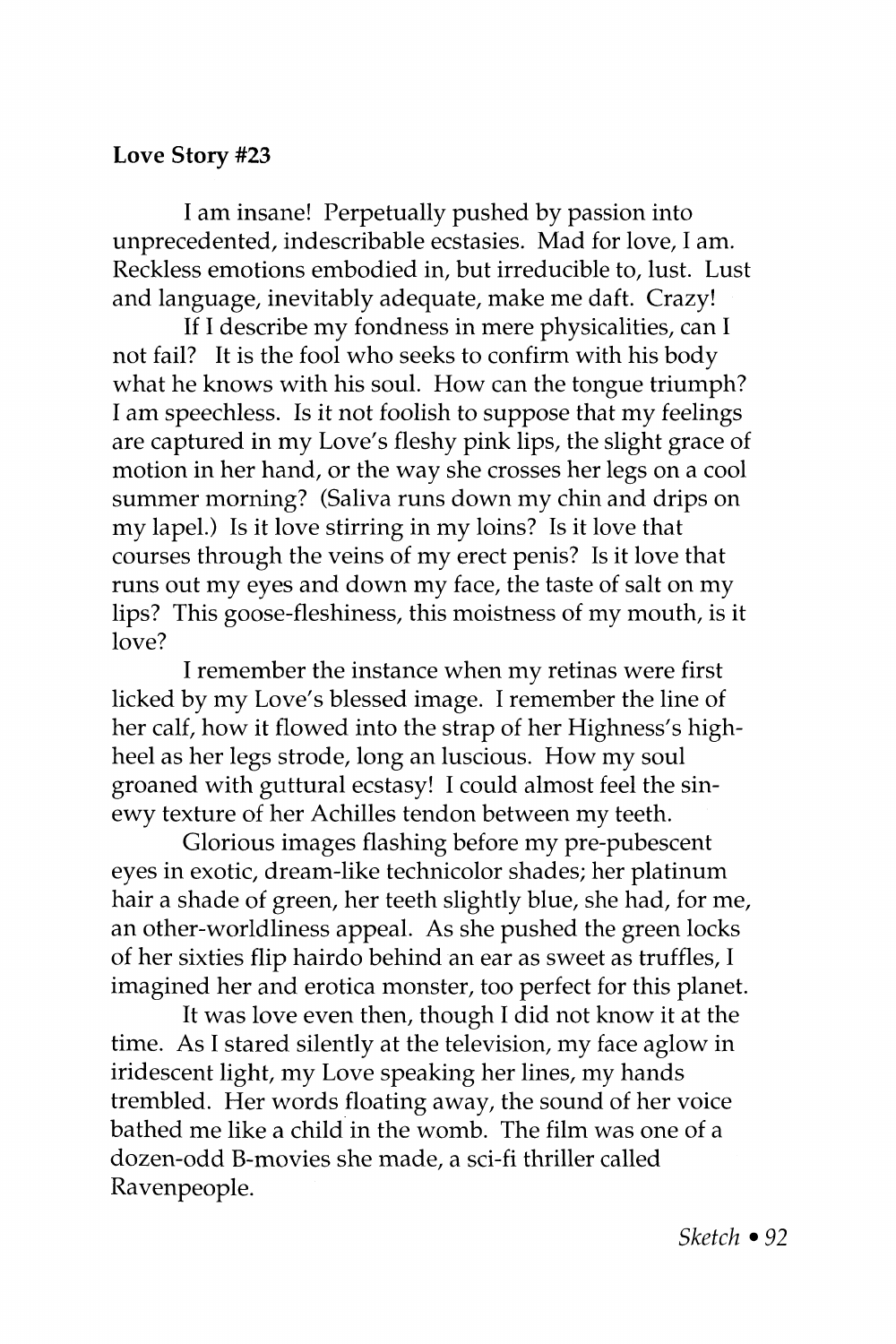The movie, though not one of her greatest efforts, has remained precious to me as a dramatic epiphany that has changed my life. For the better or worse is a matter for discourse, for you must consider me daft for feeling as I do. I admit that even I have wondered where I would be had I never known my Love. Perhaps I would have lived in the suburbs, like my father, instead of cold-water flats with dingey walls and swinging bulbs of light. Perhaps my home would echo with merry sounds of children instead of the scratching of rats, the dripping of faucets, and the vices of neighbors.

But I cannot reduce this gift I've received to a curse. I have suffered for my Love, but suffering is divine. Suffering has made my love all the more sweet, all the more real. My dismalness is the tangible object of my love. I could never trade this life of pain and periodic passion for a life of stable mediocrity. I cannot trade life for death, vitality for stagnation. My love can only live in this instability; true love exists only in dynamic decadence. It is a heavy cross I bear, but the pain is sweet.

I was twelve when I saw Ravenpeople. It would be some years later before I would again know such intensity of emotion. My passion was lying still on some unconscious level until it could rear its beautiful head at some later, more affectable time.

Normalness is a state of being, a result of the absence of a reason to be any other way, a lack of an inspiring force. The normal look to each other for patterns of behavior. (The mad need only look inward.) Normalness is a void. I grew up in a healthy void of normalcy.

At 16, I was thin and good-looking, with none of the dark circles you now see under my eyes. I was intelligent, if somewhat un-athletic, and charmingly shy. (Do not think me arrogant. The person described is not the person describing. I have become so separated from this lively young lad that I recall these things because I know, intellectually but not personally, these things to be true. To compliment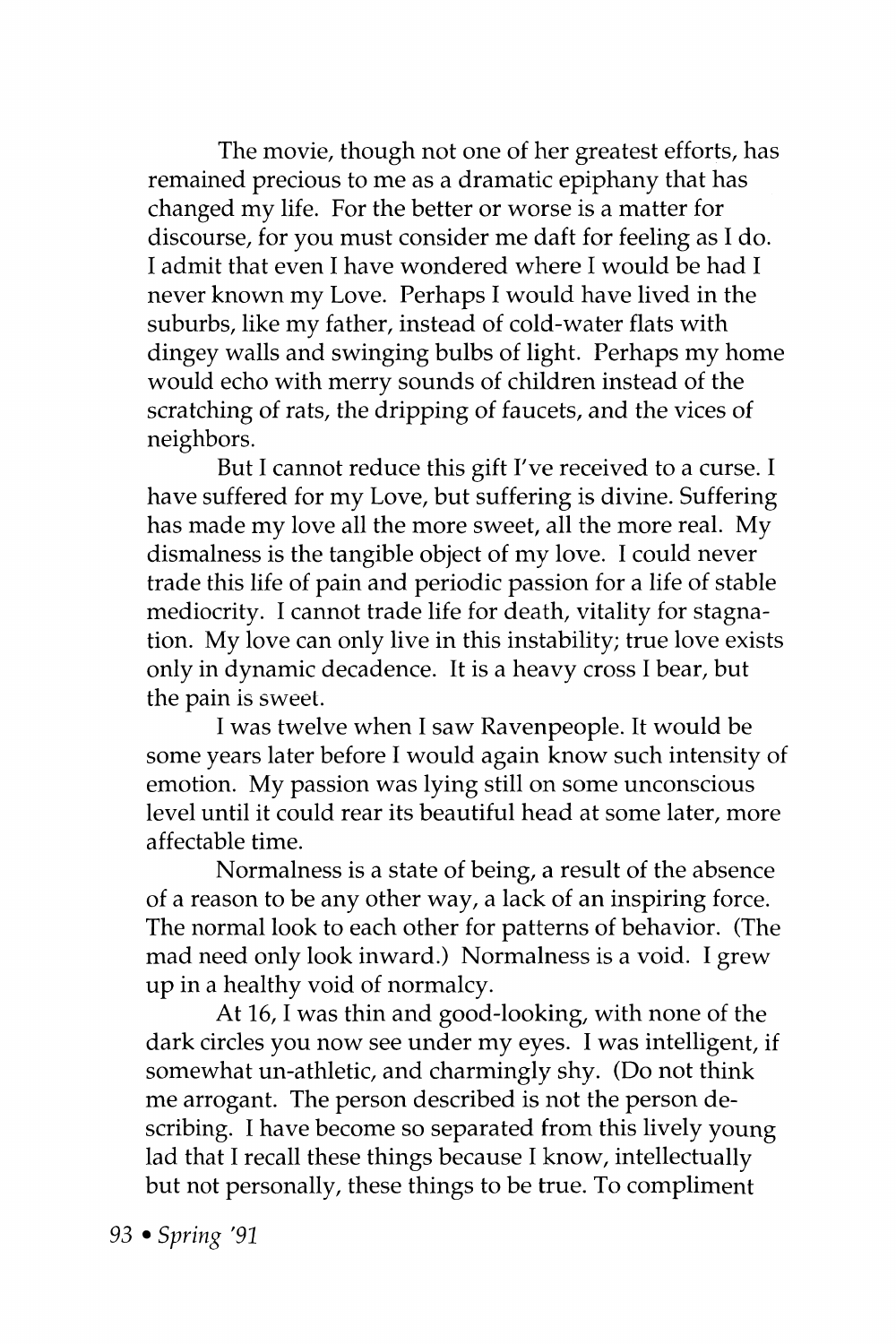my then is to condemn my now. It is not egotistical masturbation to say that I was not unpopular with girls.)

My coolness toward life lent itself to an ease of conversation, a sparkling empty wit, that put my visage in the dreams an diaries of more than one squealing, giggly girl. I describe myself not only to set up the situation of my second encounter with my Love, but also to reiterate the magnitude of my emotion. It should be made clear that my love is honest; it is not merely the emotional grappling of a pimplyfaced, frustrated youth. My love offers more than any nauseatingly normal life could.

Imagine, if you will, two naive youths under a sparkling summer sky in papa's Plymouth watching movies at the drive-in and timidly holding hands. Safe in the pure and mediocre arms of mid-America, they are dreamy, drippy darlings. They are the youth of America! She likes his dark eyes and the cleft in his chin. He likes her freckles and the shape of her breasts. She dreams of a house and him as a husband. He dreams of her hard, pink nipples. She is moved to school-girl passion when he strategically moves his hand to her knee. He shifts uncomfortably, knees against the steering column, self-conscious of his evergrowing manhood. They are only faintly aware of the screen as the third and final film unfolds before them.

Suddenly, a voice from his unconscious pulls his attention from under her skirt. He stares at the screen where his forgotten Love stands, twelve feet tall, clothed in an imitation wooly mammoth pelt.

I would discover later that the film in which I met my Love for the second time was called Bear-Claw. It was a movie she made early on in her career, right after Ravenpeople.

Bear-Claw, for all practical purposes, marked the start of our relationship. As I sat in the front seat, a dreamy Suzy Q with flared nostrils and closed eyes wrapped around my naughty finger, I was mesmerized by the mammothed beauty that would become the guiding force in my life - the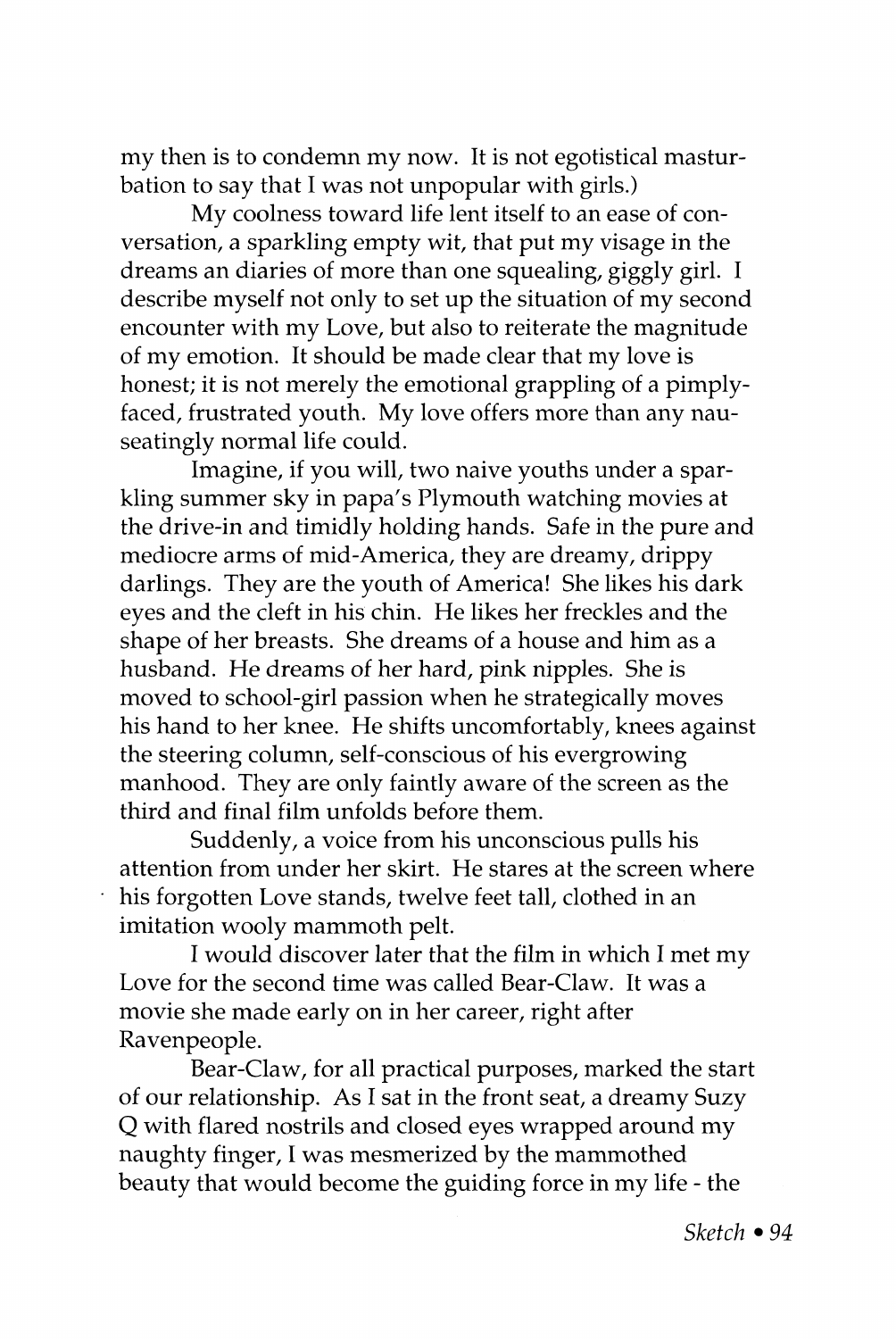shoulders, the neck, the breast shapes that would make me stir, in uncomfortable bliss, in my bed night after troubled night. Simple Suzy must have been flattered by my erotic squirming, perplexed by my orgasmic panting, shocked, perhaps, by the wet spot on my pants. She would have been relieved, though, to learn my passion was not for her. She would have been repulsed had she known for whom I felt.

From that time forward, I have become something more than human, humanness being a mere staring point. What I have become is something real, a monster of love, the personification of passion. This player of bit parts in Bmovies would, from that time forward, pervade in all parts of my life. The way I ate, slept, breathed, smiled, frowned, laughed, cried, brushed my teeth - the way I would live was all because of my Love.

I remained with a confused, crying Suzy Q to watch the credits unroll, hoping to catch a glimpse of the name of my strange, new raison d'etre. To my dismay, the credits listed two possibilities: "Woman in Fake Wooly Mammoth Pelt #1" and "Woman in Fake Wooly Mammoth Pelt #2". My Love's name was

either Tina Bartholomew or Candy Callahagn. This mystery was easily solved in the following years and subsequent films.

That I fail to say which name it was here is not due to an overt oversight. Her human name will not be uttered by these lips except in cases requiring extreme pragmatism. Her human name, being human, must fall short of the divinity of my Divine. In a hundred years, no one will recall the human name of my Love. If properly stored, celluloid will last forever.

A relationship is most magical at the beginning. Everyone knows the sparkling eyes of newlyweds and young lovers. It is the sparkle of new discovery and intimacy. It is the sparkle of romance. Usually, this romance fades and evolves, after a few months, into something more stable and mundane. For me, though, the magic has per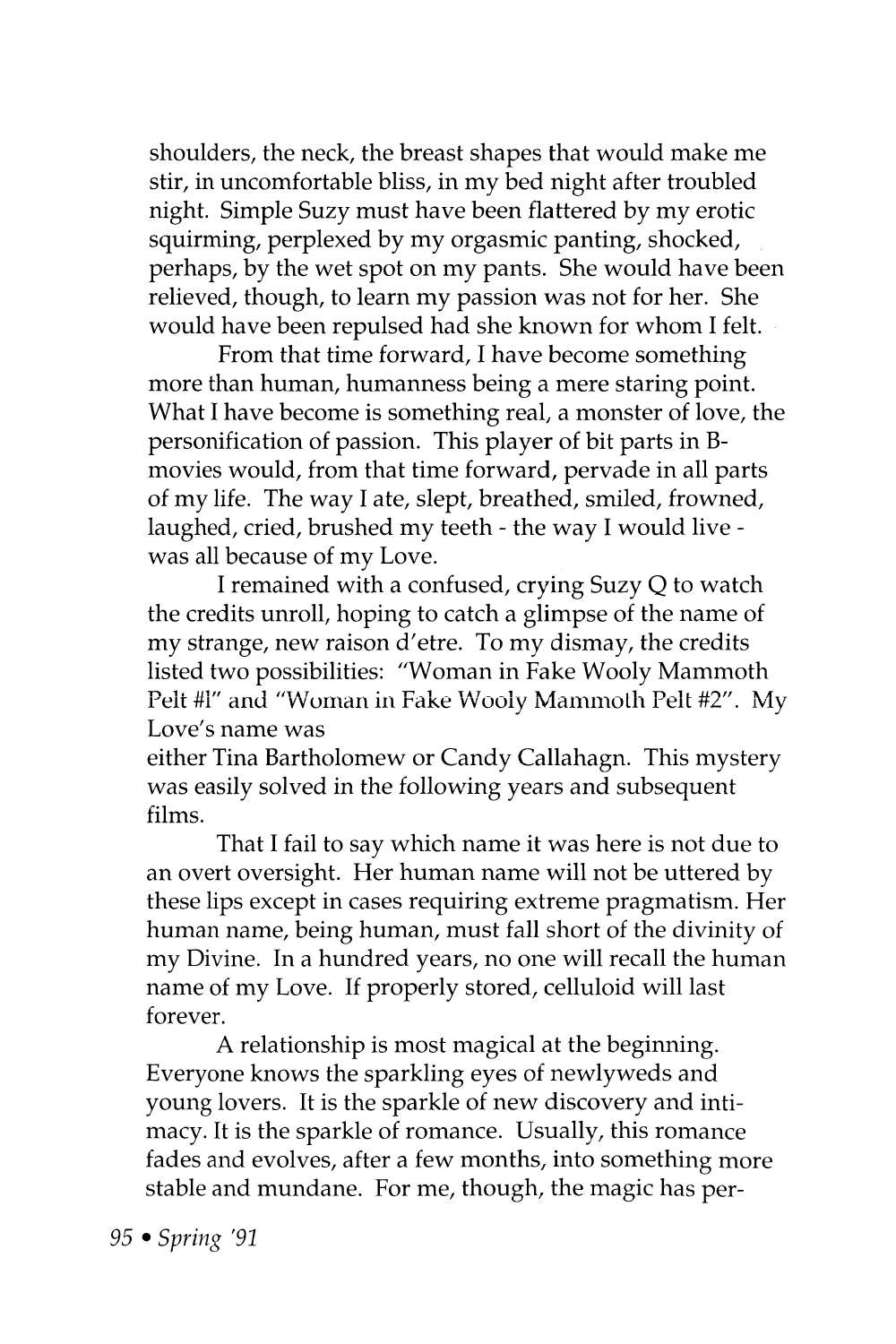sisted for years. Since my Love played only supporting roles, her human name was never on a film's poster-ad. Consequently, meetings were rare and very, very special. I have spent thousands of dollars on chances of reunion. I have spent countless hours sitting through bad scripts and idiotic plots in the hope of finding a film in which my Love would show her heavenly face for a few brief seconds. If she had a speaking part, her voice was always new to me. I was always brought to tears.

I became thin and pale, trading some of my food money for movie fare, trading sunlight for the potential rookery of a dark movie-house. The temples I worshipped in had sticky floors and slanted walkways. My life was broken into 90 minute increments. Consequently, I have become quite an authority of the B-movie genre. I have seen gallons upon gory gallons of movie-blood spilled - seen dozens of decapitations, disembowelments, and dismemberments. Of the hundreds and hundreds I have seen, there have been only thirteen films in which my Love has appeared.

When I would find one of these rare treasures, I would call in sick at work and watch every showing. Sometimes, if I was lucky, the picture would play for two weeks straight - forcing me to sell possessions for ticket money. I would sit in the back row of nearly empty movie houses, nervously keeping a lookout for tuxedoed-flashlightcarriers, stroking myself gently, timing my climax with the appearance of my Love.

Other times, a film may show only once - usually as the third attraction of a triple feature at a drive-in. Though they showed but once, these films allowed me, in a rented car, a safer arena for my fondling.

For the first few years, these rare meetings were enough. I realized, however, it could not last forever. I knew I had to find and secure my Love in a more permanent way. It was after a profound dry-spell, during which I had not seen my Love for months, I decided to find her in her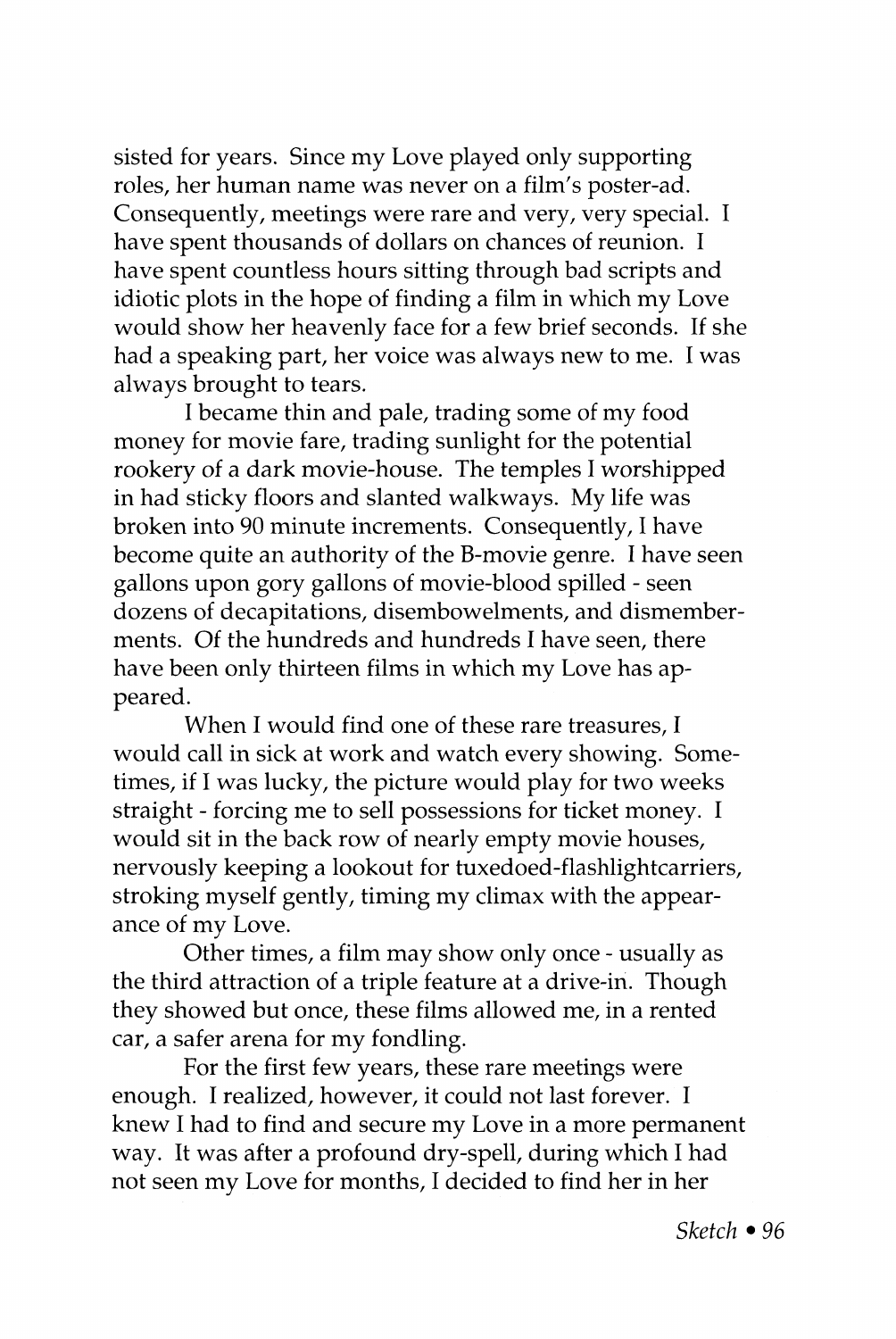uncinematic form.

During that time, I had decayed to a near-death state. I had quit going to work, fell behind on rent, starved myself... My days were spent wandering zombie-like through my empty (I had already sold what little furniture I owned) apartment. I remember little of that cold time, but I do recall sitting for days on the floor next to the carcass of my heat register, listening to the voices from the apartment below mine as they reverberated up the pipes. I hallucinated it was the voice of my Love, calling to me and mumbling about cab fare in a thick Oriental accent. I saw my Love's face looking up to my window from a passing car in

the pre-dawn hours of morning. I stared at a depiction of my Love's figure in the print of my stale, yellow wallpaper. I breathed the stench of my humble abode with a waterless commode. I crawled under the sink, hiding for hours from the aliens that made scratching noises on my ceiling, and imagined the rusty pipes were really bloody entrails.

You must see... You must know... My love as true. One cannot know true love until one has suffered for it. In those despairing days, I suffered for my Love.

At the end of forty days, my love was true. My love, decadent and delusion-ridden, was true. Those days were desperate, but, at the same time, they were a confirmation and a victory. My divine suffering and a true and tested love were, for me, religious signs. It was time for me to enter into Heaven.

So, with a purified soul and a renewed conviction, I went back to work. I quit going to movies, pinched pennies for my pilgrimage, lived diligently, made plans, and waited anxiously for my journey to Hollywood.

**\*\*\*\*\*\*\*\*\*\*\*\* \*** 

*97 • Spring '91*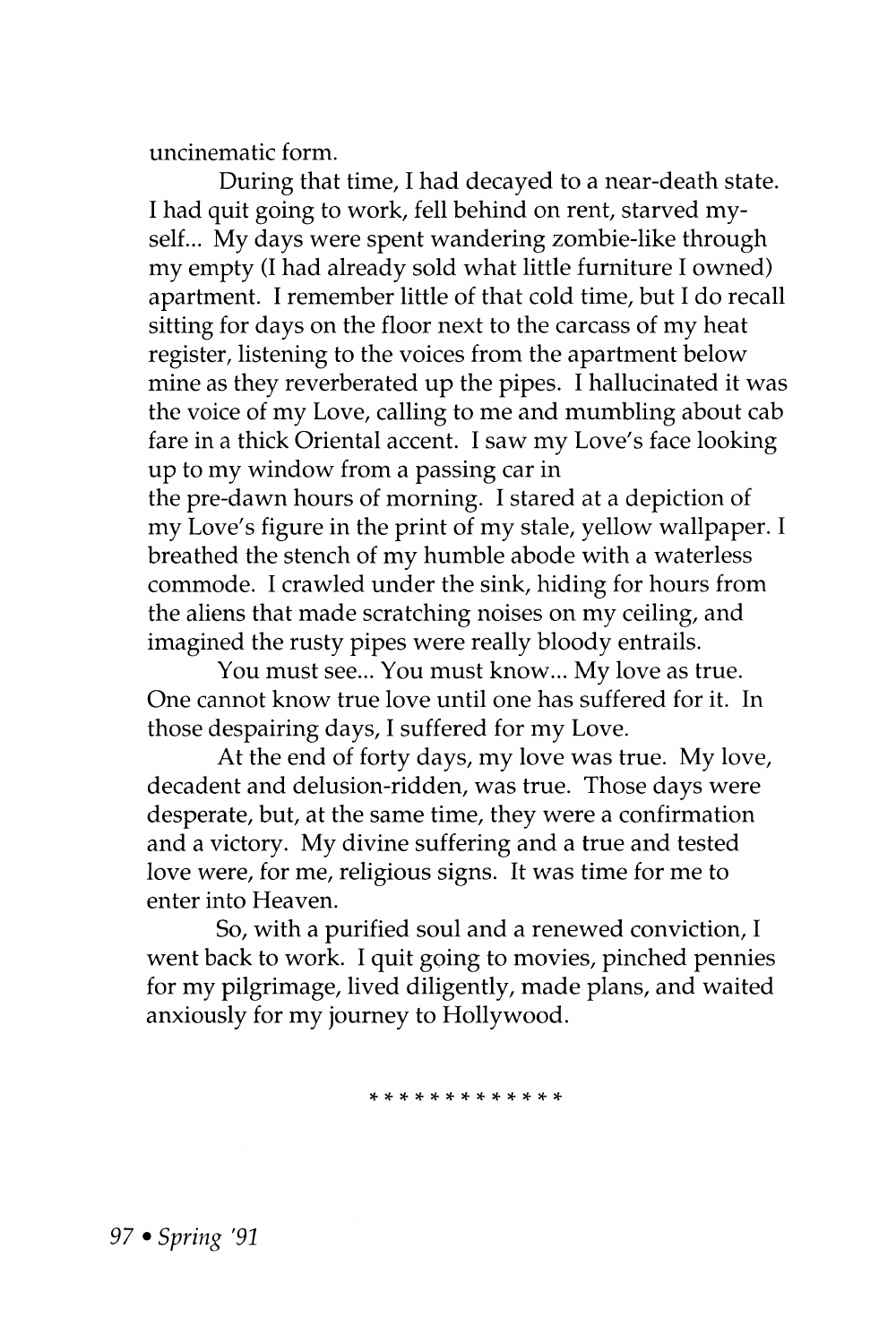At the end of five months, I had saved enough money for a one-way bus ticket from mid-America to the Promised Land and whatever living expenses I would need there. In May, I climbed on a Greyhound pointed Westward with a little under a thousand dollars in my pocket, gave my ticket to Noah, (Forgive the Biblical references, they are thick I know. They come to me, now, as I recall it.) and settled into a seat among the other animals.

I was too alive with anticipation to sleep, so I spent the hours among snoring passengers watching the barren fields of Nebraska, Utah, and Nevada pass away beneath a midnight sky. About dawn, I caught my first glimpse of the Los Angeles skyline, haloed with electric light.

As I remember it now, I am still moved by the image. The smoggy mysticism is still intact, untainted by the events of the weeks that would follow. It was not the same city that would fade behind me a few weeks later. Had I turned to look over my shoulder, perhaps the ugliness of the city would have crept in and destroyed the magic of my initial vision. Had Adam turned around, Eden would not have remained real. It is only when we try to unify the broken events - to connect our thens and nows - that life presents itself as ugliness. Life passes by at eighteen frames a second; we must remind ourselves that our eyes are fooled. I must remind myself and be grateful for what I have. I rented a room and slept for fourteen hours.

When I awoke, my anxiety had eased. I was overcome with a calmness one feels on the edges of great events. I prolonged my simmering excitement with a long bath and a large breakfast at an all-night cafe called Antonio's. Though it was nearly midnight, the city was alive with noon-like light, and I sat for three hours watching the cars and the people passing on the walks of life. At four o'clock, I returned to my room, eased myself between the cool sheets and soaked my pillow with tears.

At twelve o'clock, I returned to Antonio's for lunch and pondered the phone book, looking for my Love's human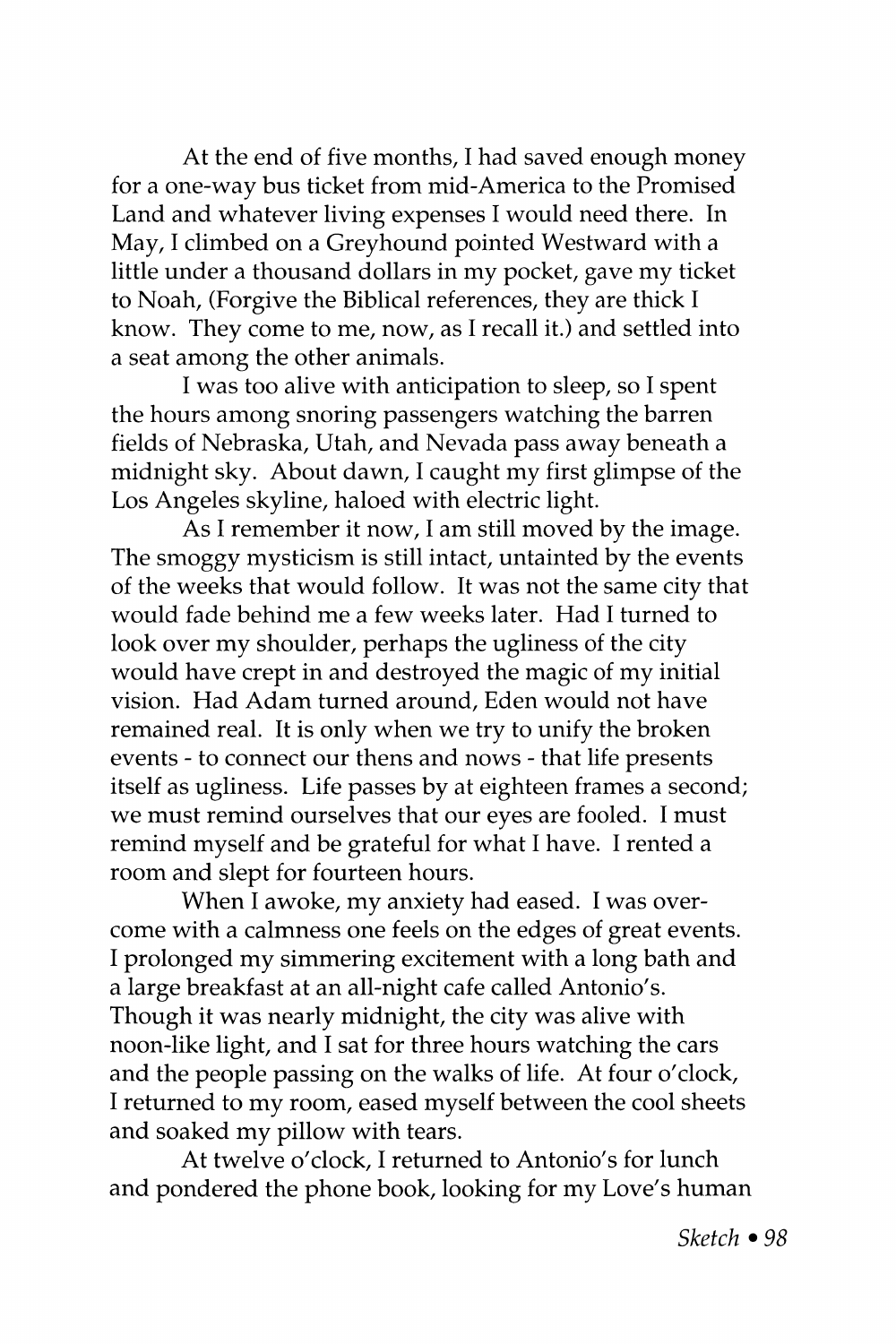name. I had feared her name would not be there, but, to my surprise, there were seventeen names just the same - enough to fill two napkins and days of searching.

Would you believe that I visited sixteen homes suburban houses under huge oaks, ultramodern pads in towering high-rises, dingey apartments that reminded me of home, docile duplexes, faded flats - before narrowing the possibilities to one? My weary quest was truly a design divined by the gods. I was forced to visit some of the houses up to four times. Perhaps it would have been easier to just call the numbers, but, by extending my search, I sought to magnify the satisfaction of my reward.

Oh, how my heart fluttered as I counted the numbers to 1022, Rudyard Avenue. I feared my shaky-kneed legs would give way, and they would find me dead on the walk. Coroner's Report: Death caused by nervousness, anxiety, and love - a true attack of the heart.

As I was walking, I approached a tall man, dressed all in black, that I was sure was brother Death, coming to strike me down for trying to push things to perfection. It turned out only to be a friendly rabbi that tipped his hat and blessed me with a knowing smile. When I finally stood before the the house, I felt as if I had narrowly passed a test, a chasm of circumstance.

The house of my Love was an aqua-green bungalow with pink trim - a castle unfit for my Queen. I felt like I was in a dream as I approached the front door, noticing the grass that grew through the cracks in the walk. As I stood before the door, staring at my Love's human initials, pasted plastic on a brass knocker, I thought of turning back. I went even as far as turning around, but, as I did, a station wagon passed on the street. I had reached the apex of my journey, of my life. It was the moment when everything hinged on the motion of a clenched fist, wrapped knuckles on a wooden door. In another second, it was over.

From behind the door came a voice that was only faintly familiar telling me to hang on. Oh, how I hung!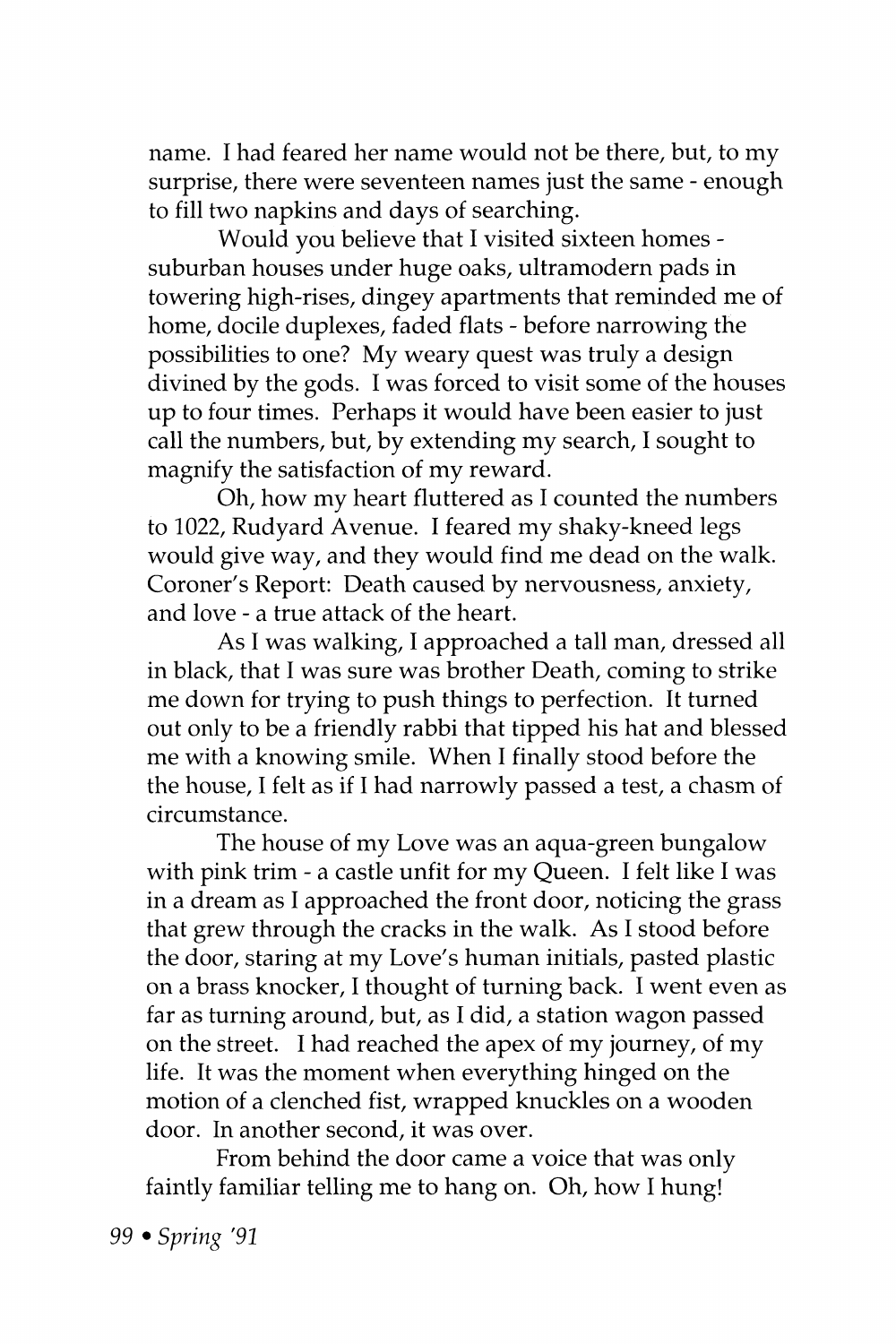After a two minute period that lasted forever, my Love opened the

I remember little of the conversation that passed between us. It probably consisted, at first, of nervous mumbles and small talk followed, eventually, by a clumsy attempt, on my part, of some explanation.

The interior of her home seemed as inadequate as the outside. The small room we were in was constructed, vertically, of wood paneling that was littered, more than adorned, of frameless posters that depicted, in one, a torn and taped skyline of Los Angeles at night. The view was from a different perspective than the one that had impressed me. In fact, I would not have recognized my beloved Sodom had its name not been printed in trendy lettering at the base. Horizontally, my Love's bare feet, with their rusty nails, rested on stained shag. The stains were, perhaps, the source of the pungent smell of animal urine that is familiar to cat houses. The alleged cat, however, was not to be seen.

My Love sat across a tiny ocean of unexpected ashtrays and impossible communication, wearing a terry-cloth robe and, perhaps, nothing else. The woman who faced me seemed a stranger. Her motions were graceless and mortally unchoreographed. But her blunt, unorchestrated characteristics, which appeared to me as they would on paper, in a list, instead of in their familiar, planned and unforced perfection, refuted any last chance that this was not the woman I was searching for. I felt like a small child on Christmas morning, unwrapping that big present to discover it wasn't a bicycle after all. I was a child. A meek and cheated child.

I was struck by her age. I had expected her to be younger than the woman who sat smoking a cigarette. She must have been nearly fifty. As I look back now, I should have been surprised by the nonchalance she displayed in allowing a strange man with a crazed look in his eye into her home.

I told her that I loved her, charmed her with eloquent words that had brewed for years. She smiled and offered me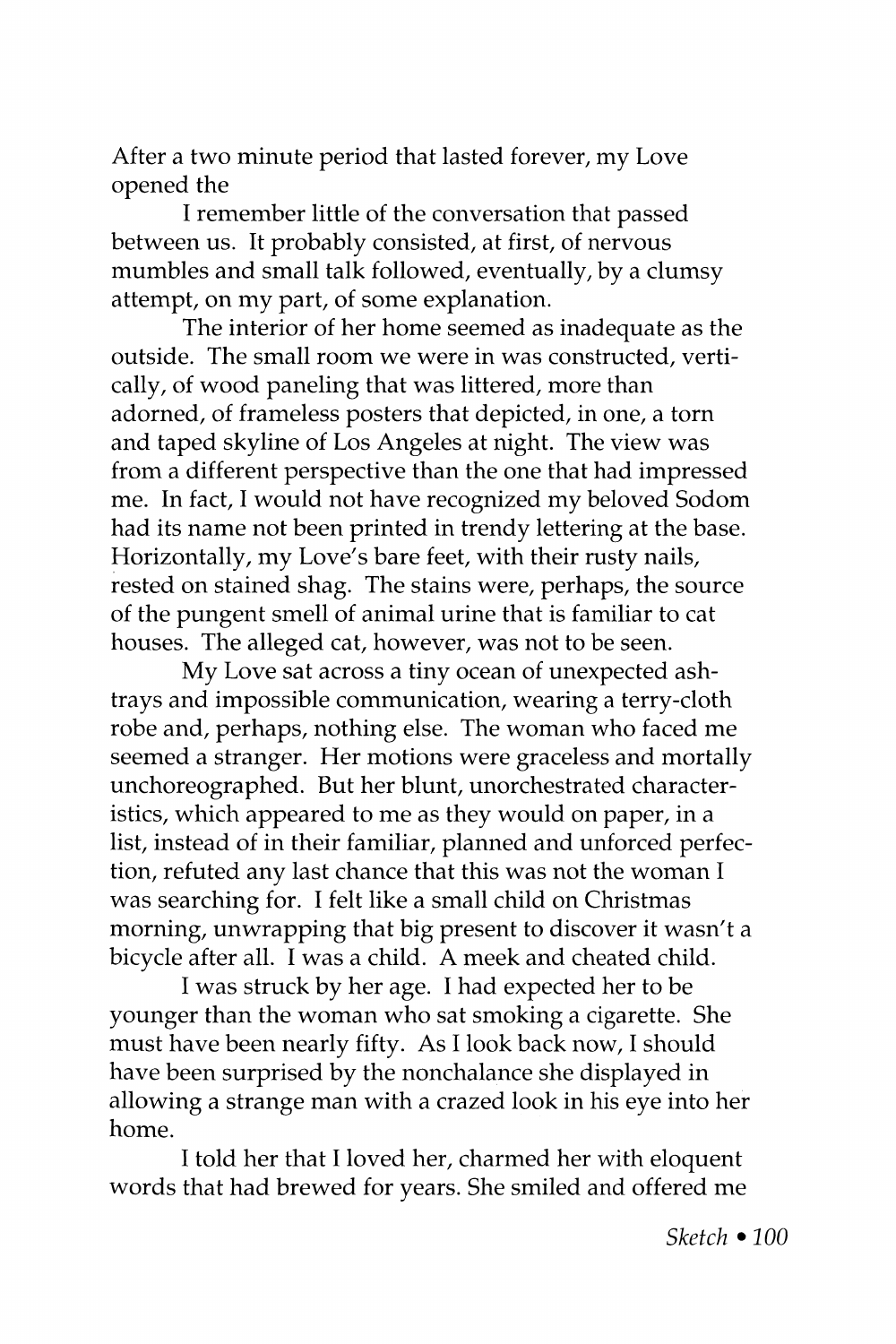a drink. I suppose that I had expected her to react with horror because I was confused by her calmness. She looked at me like anyone would look at anyone. She looked at me like a waitress awaiting an order.

I said it again. She smiled and said they all did. I was becoming angry. How could a person for whom I felt so much treat me with such casualness? There was not even scorn in her expression. Never did I imagine it would have been this way. The one person who was on my level of Being was blatantly spurning perfection for basic mediocrity. I tried to communicate to her the degree to which I suffered, the importance of her in my life. All of this she disregarded as mindless babble and asked me for fifty dollars.

When I finally sorted through the emotional confusion and understood what she was asking, I gave her fifty dollars, and we had sex.

You might imagine that I was crushed by heartbreak. You might imagine, even, that, at this point, I was led to violence, that I am writing this from her apartment while she lays before me. Hungry for climax, you, my jury, imagine my Love's gory body sprawled on the floor of this humble house, bastardized Americana gone awry, blood coagulated like Karo syrup in her hair. And me, just out of reach of my posthumous Precious, lying white like a fish, my demented brains splattered on wood paneling.

But it was not like this. More than anything, I was burdened by disillusionment, passionless anti-climaticism, and, perhaps, true sanity. I suppose, somehow, I always knew it would be this way. Now that it is over, I recall my constant awareness of the naivity of my attitude. Call me a romantic.

I bummed around Hollywood for the next couple of weeks in a state of subdued melancholy and clearheadedness I had not known in years, idly spending the money I had saved. I took my meals at Antonio's, healthy helpings of roast beef and mashed potatoes, and read the